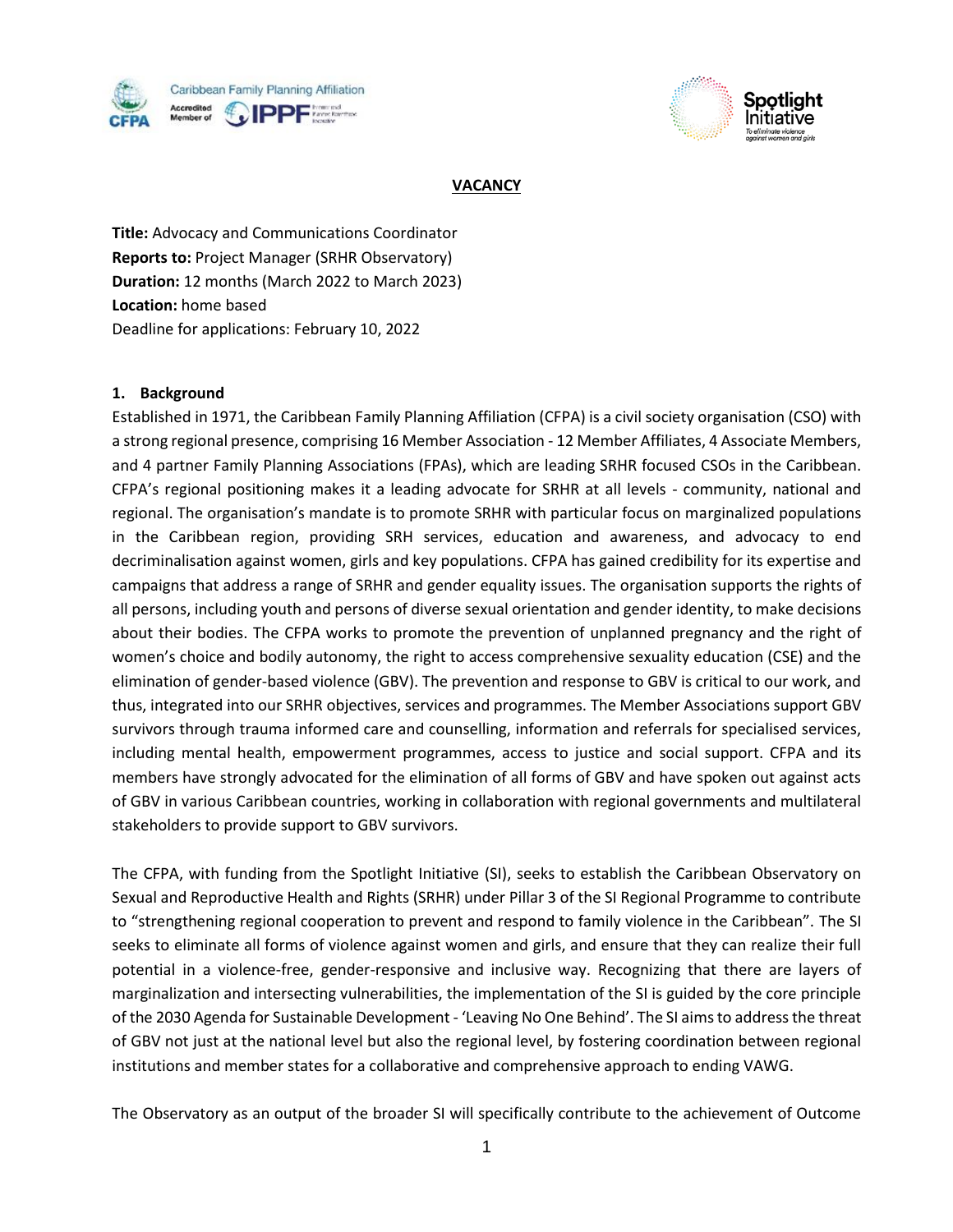3.2: Advocacy platforms are established/strengthened to develop strategies and programmes,<sup>1</sup> including community dialogues, public information and advocacy campaigns, to promote gender-equitable norms, attitudes and behaviours, including in relation to women and girls' sexuality and reproduction, selfconfidence and self-esteem and transforming harmful masculinities. It will also contribute to Outcome 5 where there is quality, disaggregated and globally comparable data on integrated SRHR/family violence issues and priorities, and these are collected, analysed and used in line with international standards to inform laws, policies and programmes.

Both the CFPA and the SRHR Observatory are integral to help advance SRHR in the region. The SRHR Observatory is aimed at strengthening the region's positioning to deliver on key advocacy to end GBV, and to promote SRHR through galvanising movements to advance legislative and policy changes, and to make programmatic linkages between GBV and SRHR, ensuring that no one is left behind. The SRHR Observatory is envisaged as an impetus for social monitoring and advocacy to improve access to, and uptake of both SRHR and GBV services for vulnerable populations, and to promote comprehensive and integrated SRHR/GBV in the region. The Observatory will also provide timely and independent analysis and will serve as an advocacy platform to address the high tolerance for GBV and to change harmful social norms across the Caribbean, through promotion of south-south cooperation, strategic partnership, innovation and sharing knowledge and good practices.

### **SUMMARY OF DUTIES**

The Advocacy and Communications Coordinator shall glean advocacy issues, develop advocacy strategies and lead their coordination and implementation for reforms in integrated SRHR/GBV programmes, policies and legislation. S/he shall lead all advocacy, communications and visibility strategies for the SRHR Observatory, coordinate all communications activities, as well as prepare content for advocacy materials and the development of knowledge products.

### **SPECIFIC DUTIES AND RESPONSIBILITIES**

### *Advocacy, Communications and Visibility*

- Develops a sound and cohesive Communications and Advocacy Plan (CAP) with visibility and dissemination components (with periodical updates) to guide the implementation of the communications and advocacy work of the SRHR Observatory, and the visibility and flow of information emanating from it.
- Gleans advocacy issues from the desk review and data analysed, develops advocacy strategies and leads their coordination and implementation to lobby for reforms in programmes, policies and legislation.
- Ensures that the data collected by the SRHR Observatory is translated and applied to inform decisionmaking, legislative reform, policy formulation and effective programming
- Conducts policy monitoring on an ongoing basis
- Oversees the advocacy work of the FPAs/YAMs and liaises with them.
- Ensures that the SRHR Observatory, its work and achievements are bold, vocal, visible and maintains its presence in the media and keep its reform issues current in the public sphere across the region.
- Ensures that the SRHR Observatory is activist-oriented in its approach and a living portal to foster change, challenge systemic barriers

<sup>&</sup>lt;sup>1</sup> Including informing parenting skills around gender socialization through early childhood development programmes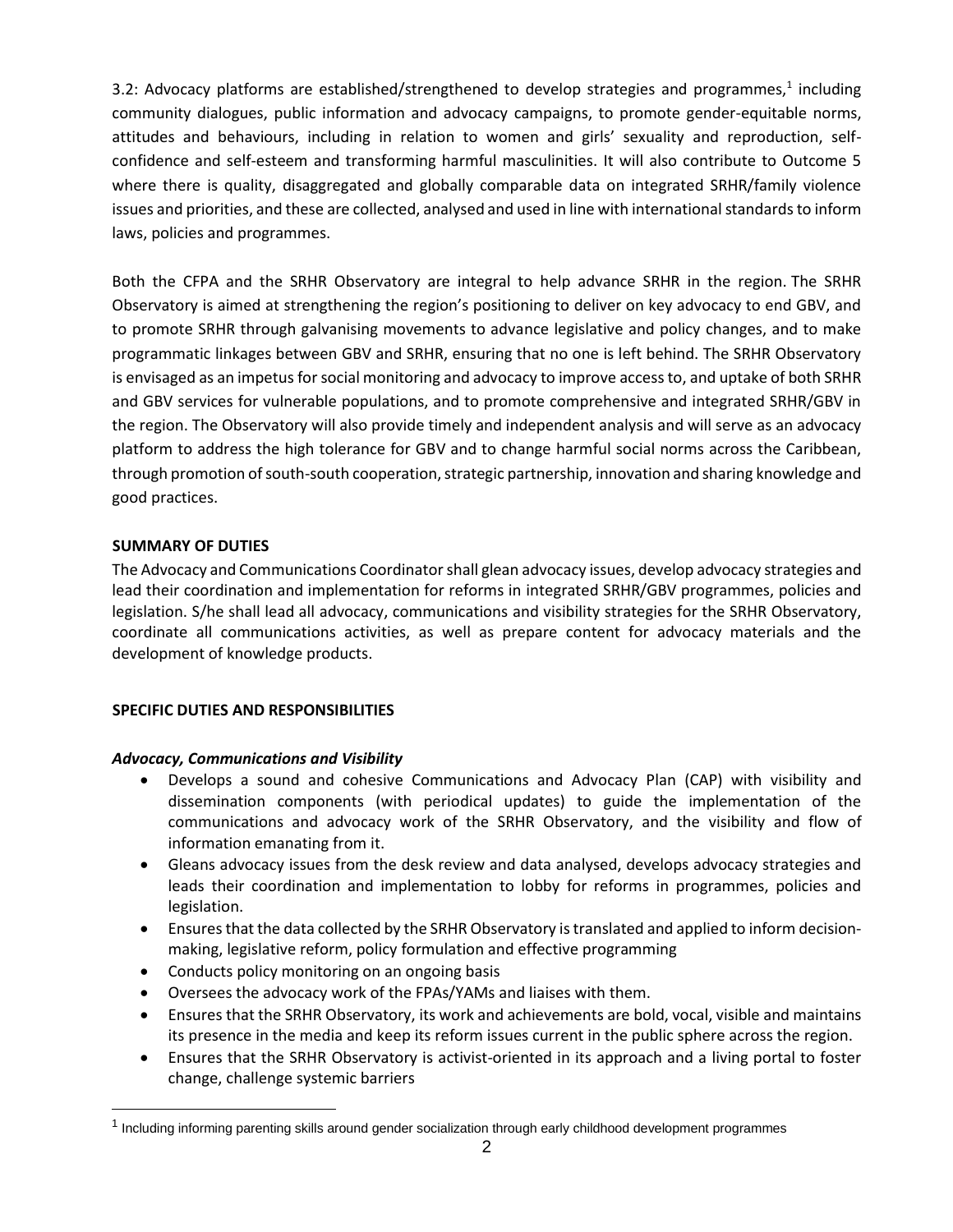- Produces appropriate advocacy tools as part of the CAP in lobbying for advancements in SRHR/GBV. These include policy briefs, position papers, advertorials and Parliamentary submissions.
- Ensures that the SRHR Observatory pushes for change through regional inter-governmental entities, national governments, external development partners as well as to the extent possible, the public directly.
- Works to ensure that there is buy-in of the Observatory to secure its credibility, effectiveness and success

## *Engagements and Consultations*

- Coordinates open spaces for dialogue and foster discussion to de-stigmatise issues on SRHR and GBV.
- Establishes common discourse and linkages with existing advocacy groups and coalitions and bring people together so as to limit the working of entities in silo.
- Mobilise community networks, gatekeepers and other influences to participate in and/or assist with implementing activities among identified communities across the region
- Conducts regional consultation meetings with CSOs (focused on women, youth, disabilities, LGBTQI+, migrants) on cross-national issues in order to identifiy SRHR/GBV priorities, bottlenecks and gaps
- Enlists the assistance of CSOs in order to facilitate community dialogue with members of the different vulnerable groups such as women, girls, persons with disabilities and members of the LGBT community.
- Enlists the assistance of regional advocates as strong allies to promote the work of the SRHR Observatory and advocate to target audiences (including requesting and coordinating high-level meetings with Parliamentarians and other key decision-makers in government) on their thematic areas of expertise in SRH/GBV to get reforms
- Maps and engages groups that are in opposition to certain advancements in SRHR/GBV so as to develop a mitigation strategy as part of the CAP.
- Continuously engages with CSOs regionally and furnish them with evidence-based materials produced and launched by the SRHR Observatory to inform their policy and legislative reform interventions such as shadow reporting.
- Ensures that key influential persons from different organisations are engaged and possibly become champions for the Observatory.

# *Content Development / Knowledge Products*

- Works with Data Monitoring and Evaluation Officer to utilise data collected as well as existing documentation and materials to develop content for various knowledge products in keeping with the needs of the target audiences for the SRHR Observatory in order to undertake comparative analyses of and reporting on benchmarks, inventions and advancements in the region.
- Engages consultant multimedia practitioners (graphic designers, videographers/editors) to develop attractive, engaging and user-friendly knowledge products including multimedia pieces that translate evidence-generated analysis, studies, advocacy materials, standards and other products into digestible outputs.
- Produces and disseminates other communication tools including e-briefs, newsletters and articles
- Works with the Website Developer / Manager to create, maintain and update an interactive knowledge platform comprising a website with the use of dashboards to convey information on SRHR issues, progress in the region and advocacy messages.
- Creates, manages and frequently updates the social media pages of the SRHR Observatory ensuring that its content is in sync with other related communication platforms.

# *Campaigns and Public Education*

• Develops and implement public information and advocacy (and stigma-reduction) campaigns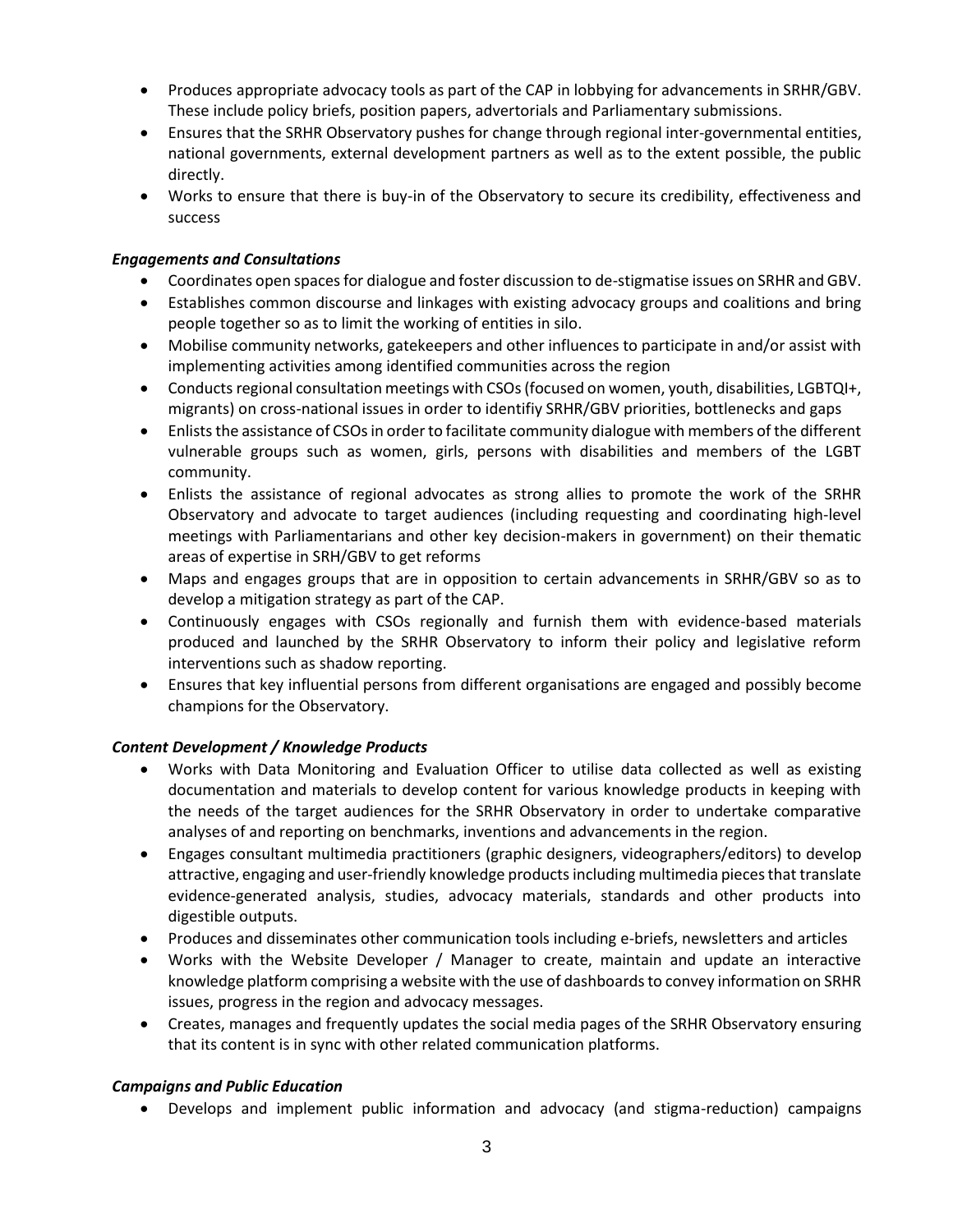promoting gender-equitable norms, good attitudes and behaviours in relation to SRHR and GBV and address harmful masculinities.

- Devises periodic campaigns geared towards disseminating specific messages to various target audiences to influence reforms
- Uses the Observatory's knowledge platform and social media to dovetail periodic communication campaigns

### *Media Relations*

- Utilises the media both transitional and digital to improve visibility of the work of the SRHR Observatory and its achievements
- Builds and manages effective relationships with key media partners to leverage visibility and awareness of the SRHR Observatory and its achievements
- Creates speaking and photo opportunities for CFPA's Chief Executive Officer and members of the Observatory's Steering Committee to discuss advocacy issues
- Prepares well-written and timely press releases and Op-eds on a needs basis to mark key observances, occurrences and issues in SRHR/GBV
- Organise press conferences/ briefings
- Prepares press kits (virtual or physical) for public relations events of the SRHR Observatory

### *Key Observances and Events*

- Leads the coordination of workshops, meetings, fora, summits, symposiums launches and other similar events to facilitate the convergence of key stakeholders for dialogue and consultation to effect reforms
- Plans, coordinates and carries out launch events to mark key milestones and achievements of the SRHR Observatory including the development of the knowledge platform and production and dissemination of knowledge products
- Keeps abreast of keynote observances on the regional and international calendar and develop and/or sync the dissemination of content to mark these days.

### *Resource Mobilisation Support*

- Identifies/highlights effective advocacy activities and achievements that can be used to support fundraising and resource mobilisation
- Ensure visibility of the Observatory to aid in resource mobilisation efforts.

# *Monitoring and Evaluation*

- Works with team members (including the Project Manager and Data Monitoring and Evaluation Officer) to develop mechanisms to evaluate the effectiveness of the advocacy and communications efforts
- Monitors monthly metrics of social media performance on all platforms and generate report
- Produces for supervisor, when required a report of work completed and achieved

# **REQUIRED QUALIFICATIONS, SKILLS AND EXPERIENCE**

The Policy and Advocacy Manager will demonstrate a commitment to human rights and social justice issues; have open mind to ideas and people, be able to work in a diverse team and multicultural environment; be willing and able to travel in country and on occasion internationally; be to manage competing projects/tasks and demand to meet deadlines and achieve results; ability to work on own initiative; flexibility and ability to